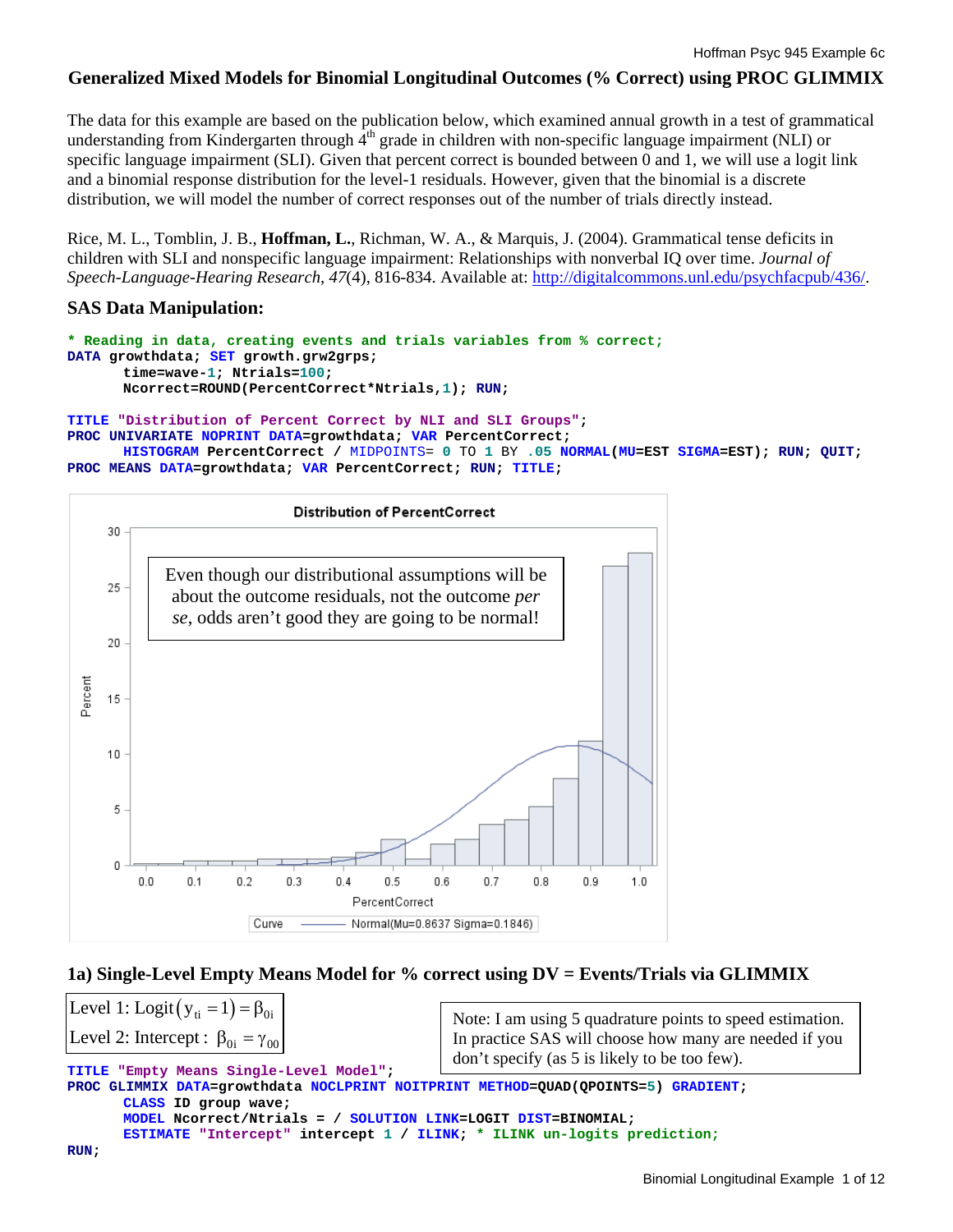Optimization Information

| Optimization Technique     | Newton-Raphson |
|----------------------------|----------------|
| Parameters in Optimization |                |
| Lower Boundaries           | $\Omega$       |
| Upper Boundaries           | O              |
| Fixed Effects              | Not Profiled   |

Convergence criterion (GCONV=1E-8) satisfied.

|                    | Fit Statistics           |                     |     |           |                        |            |                                                               |  |
|--------------------|--------------------------|---------------------|-----|-----------|------------------------|------------|---------------------------------------------------------------|--|
| -2 Log Likelihood  |                          | 14444.36            |     |           |                        |            |                                                               |  |
|                    | AIC (smaller is better)  | 14446.36            |     |           |                        |            |                                                               |  |
|                    | AICC (smaller is better) | 14446.36            |     |           |                        |            | To go from logits to predicted % correct:                     |  |
|                    | BIC (smaller is better)  | 14450.59            |     |           |                        |            |                                                               |  |
|                    | CAIC (smaller is better) | 14451.59            |     |           |                        |            | Prob(y = 1) = $\frac{\exp(1.8475)}{1 + \exp(1.8475)}$ = .8638 |  |
|                    | HQIC (smaller is better) | 14448.01            |     |           |                        |            |                                                               |  |
| Pearson Chi-Square |                          | 14699.20            |     |           |                        |            |                                                               |  |
|                    | Pearson Chi-Square / DF  | 28.94               |     |           |                        |            | The sample average probability of getting an                  |  |
|                    |                          |                     |     |           | item correct is .8638. |            |                                                               |  |
|                    |                          | Parameter Estimates |     |           |                        |            |                                                               |  |
|                    |                          | Standard            |     |           |                        |            |                                                               |  |
| Effect             | Estimate                 | Error               | DF  | t Value   | Pr >  t                | Gradient   |                                                               |  |
| Intercept          | 1.8475                   | 0.01294             | 507 | 142.81    | < 0.0001               | $-1.04E-8$ |                                                               |  |
|                    |                          |                     |     | Estimates |                        |            | Standard                                                      |  |
|                    |                          | Standard            |     |           |                        |            | Error                                                         |  |
| Label              | Estimate                 | Error               | DF  | t Value   | Pr >  t                | Mean       | Mean                                                          |  |
| Intercept          | 1.8475                   | 0.01294             | 507 | 142.81    | < 0.001                | 0.8638     | 0.001522                                                      |  |

# **1b) Empty Means, Random Intercept Model for % correct using DV = Events/Trials via GLIMMIX**

```
TITLE "Empty Means Random Intercept Model"; 
PROC GLIMMIX DATA=growthdata NOCLPRINT NOITPRINT METHOD=QUAD(QPOINTS=5) GRADIENT; 
      CLASS ID group wave; 
      MODEL Ncorrect/Ntrials = / SOLUTION LINK=LOGIT DIST=BINOMIAL; 
      RANDOM INTERCEPT / SUBJECT=ID TYPE=UN; 
      ESTIMATE "Intercept" intercept 1 / ILINK; * ILINK un-logits prediction;
      COVTEST "Need Random Intercept?" 0; * Test if random intercept is needed;
RUN; 
          Optimization Information 
Optimization Technique Dual Quasi-Newton
Parameters in Optimization 2 
Lower Boundaries 1
Upper Boundaries 0
Fixed Effects Not Profiled
Starting From GLM estimates
Quadrature Points 5
         Convergence criterion (GCONV=1E-8) satisfied. 
          Fit Statistics 
-2 Log Likelihood 9304.03
AIC (smaller is better) 9308.03
AICC (smaller is better) 9308.06
BIC (smaller is better) 9313.32 
CAIC (smaller is better) 9315.32
HQIC (smaller is better) 9310.18
Fit Statistics for Conditional Distribution 
-2 log L(Ncorrect | r. effects) 8819.39 
Pearson Chi-Square 7083.43
Pearson Chi-Square / DF 13.94
                                                   Level 1: Logit (y_{ti} = 1) = \beta_{0i}Level 2: Intercept : \beta_{0i} = \gamma_{00} + U_{0i}COVTEST is a score test to evaluate the change in fit if 
                                               parameters labeled as 0 were removed from the model.
```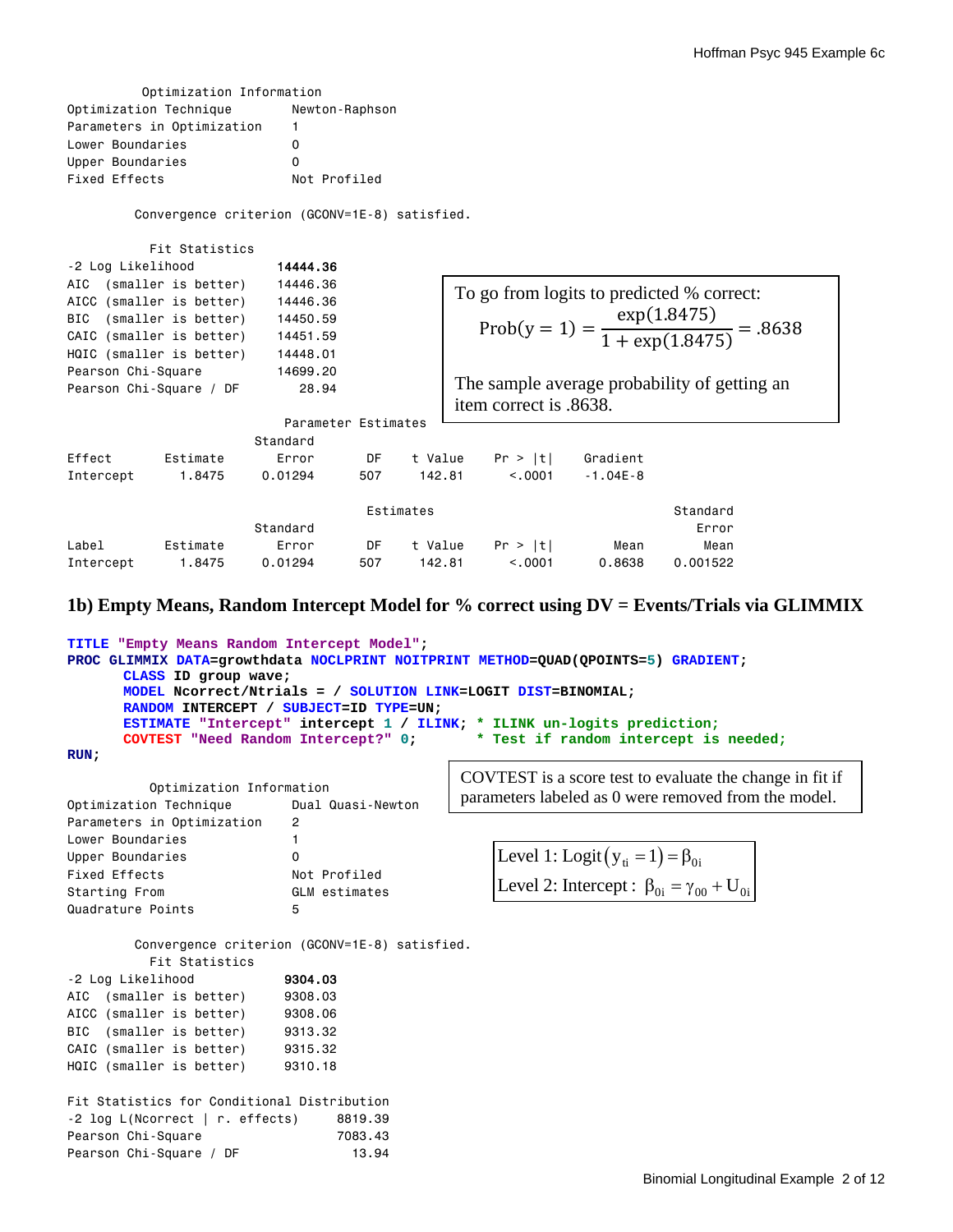|                        |          | Covariance Parameter Estimates                 |                                |          |            |            |                                                       |
|------------------------|----------|------------------------------------------------|--------------------------------|----------|------------|------------|-------------------------------------------------------|
| Cov                    |          |                                                | Standard                       |          |            |            | The fixed intercept is not the same as in the         |
| Parm                   |          |                                                | Error                          | Gradient |            |            | previous single-level model because it is now         |
|                        | Subject  | Estimate                                       |                                |          |            |            |                                                       |
| UN(1,1)                | ID       | 0.9647                                         | 0.1394                         | $-0.001$ |            |            | conditional on the random intercept (i.e.,            |
|                        |          |                                                |                                |          |            |            | expected proportions for someone with $U_{0i} = 0$ ). |
|                        |          |                                                | Solutions for Fixed Effects    |          |            |            |                                                       |
|                        |          | Standard                                       |                                |          |            |            |                                                       |
| Effect                 | Estimate | Error                                          | DF                             | t Value  | Pr >  t    | Gradient   |                                                       |
| Intercept              | 2.1572   | 0.09787                                        | 103                            | 22.04    | < 0.0001   | $-0.00015$ |                                                       |
|                        |          |                                                | Estimates                      |          |            |            | Standard                                              |
|                        |          | Standard                                       |                                |          |            |            | Error                                                 |
| Label                  | Estimate | Error                                          | DF                             | t Value  | Pr >  t    | Mean       | Mean                                                  |
| Intercept              | 2.1572   | 0.09787                                        | 103                            | 22.04    | < 0.001    | 0.8963     | 0.009093                                              |
|                        |          |                                                | Tests of Covariance Parameters |          |            |            |                                                       |
|                        |          |                                                | Based on the Likelihood        |          |            |            |                                                       |
| Label                  |          | DF                                             | -2 Log Like                    | ChiSq    | Pr > Chisq | Note       |                                                       |
| Need Random Intercept? |          |                                                | 14444                          | 5140.32  | < .0001    | ΜI         |                                                       |
|                        |          | MI: P-value based on a mixture of chi-squares. |                                |          |            |            |                                                       |

Random intercept 95% confidence interval in logits =  $2.1572 \pm 1.96***SQRT**(0.9647) = 0.232$  to 4.0823, which translates to predicted individual mean probabilities of getting an item correct of .558 to .983.

## **1c) Saturated Means, Random Intercept Model for % correct: Let's see what we are trying to predict**

```
TITLE "Saturated Means by Group Random Intercept Model"; %LET name=SatMeans; 
PROC GLIMMIX DATA=growthdata NOCLPRINT NOITPRINT METHOD=QUAD(QPOINTS=5) GRADIENT; 
      CLASS ID group wave; 
      MODEL Ncorrect/Ntrials = wave|group / SOLUTION LINK=LOGIT DIST=BINOMIAL; 
      RANDOM INTERCEPT / SUBJECT=ID TYPE=UN; 
      LSMEANS wave*group / ILINK PLOT=MEANPLOT(SLICEBY=group JOIN); * Plot in logts;
      LSMEANS wave*group / ILINK PLOT=MEANPLOT(SLICEBY=group JOIN ILINK); * Plot in prob;
RUN;
```

| Type III Tests of Fixed Effects |
|---------------------------------|
|---------------------------------|

|            | Num | Den |         |         |  |
|------------|-----|-----|---------|---------|--|
| Effect     | DF  | DΕ  | F Value | Pr > F  |  |
| wave       | 4   | 396 | 880.08  | < 0.001 |  |
| group      |     | 396 | 6.49    | 0.0112  |  |
| group*wave | 4   | 396 | 27.44   | < 0.001 |  |

Given our eventual interest in predicting group differences in growth, I have opted to include group as part of the saturated means to see how the final trajectory may need to differ by group.

|            |                |          | Standard |     |         |            |        | Standard<br>Error |
|------------|----------------|----------|----------|-----|---------|------------|--------|-------------------|
| group      | wave           | Estimate | Error    | DF  | t Value | t <br>Pr > | Mean   | Mean              |
| <b>NLI</b> |                | 1,0919   | 0.1457   | 396 | 7.50    | < 0.0001   | 0.7487 | 0.02740           |
| <b>NLI</b> | $\overline{2}$ | 2.3612   | 0.1492   | 396 | 15.82   | < 0.0001   | 0.9138 | 0.01175           |
| <b>NLI</b> | 3              | 2.8179   | 0.1521   | 396 | 18.53   | < 0.0001   | 0.9436 | 0.008090          |
| <b>NLI</b> | 4              | 3.6637   | 0.1605   | 396 | 22.83   | < 0.0001   | 0.9750 | 0.003910          |
| NLI        | 5              | 3,9082   | 0.1643   | 396 | 23.79   | < 0.0001   | 0.9803 | 0.003170          |
| SLI        |                | 0.8226   | 0.1573   | 396 | 5.23    | < 0.0001   | 0.6948 | 0.03335           |
| SLI        | 2              | 1.9259   | 0.1596   | 396 | 12.06   | < 0.0001   | 0.8728 | 0.01772           |
| SLI        | 3              | 2,3018   | 0.1612   | 396 | 14.28   | < 0.0001   | 0.9090 | 0.01333           |
| SLI        | 4              | 2.3733   | 0.1619   | 396 | 14.66   | < 0.0001   | 0.9148 | 0.01262           |
| SLI        | 5              | 3,7087   | 0.1734   | 396 | 21.38   | < 0.0001   | 0.9761 | 0.004050          |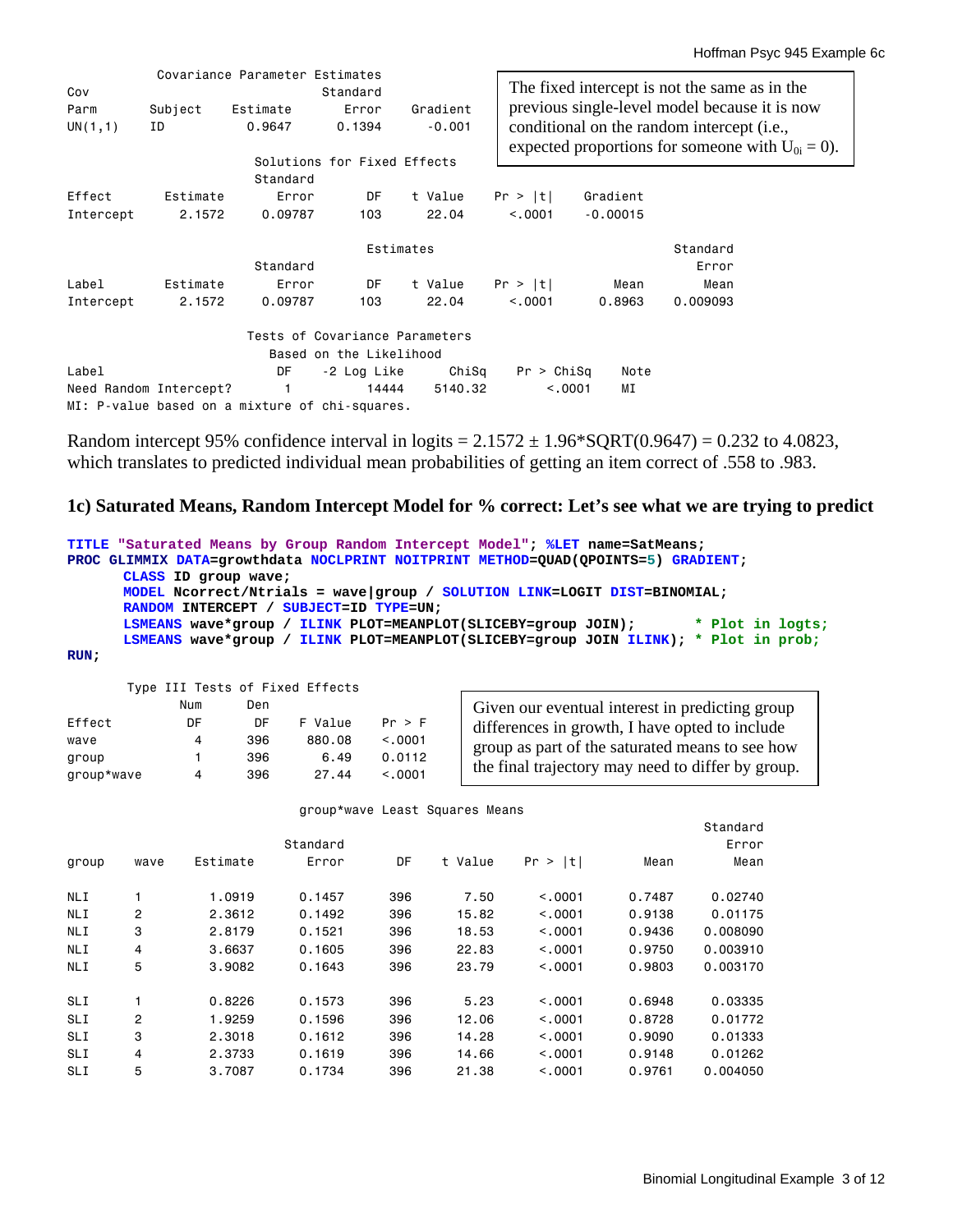

Continued linear growth is only possible when modeled in logits (as plotted above).

Probability (as shown below as the "inverse linked" axis) is bounded at 1, which translates into quadratic growth in the NLI group, and perhaps cubic growth in the SLI group.



Let's continue by fitting polynomial fixed and random effects of time in predicting the logit of the probability of getting an item correct.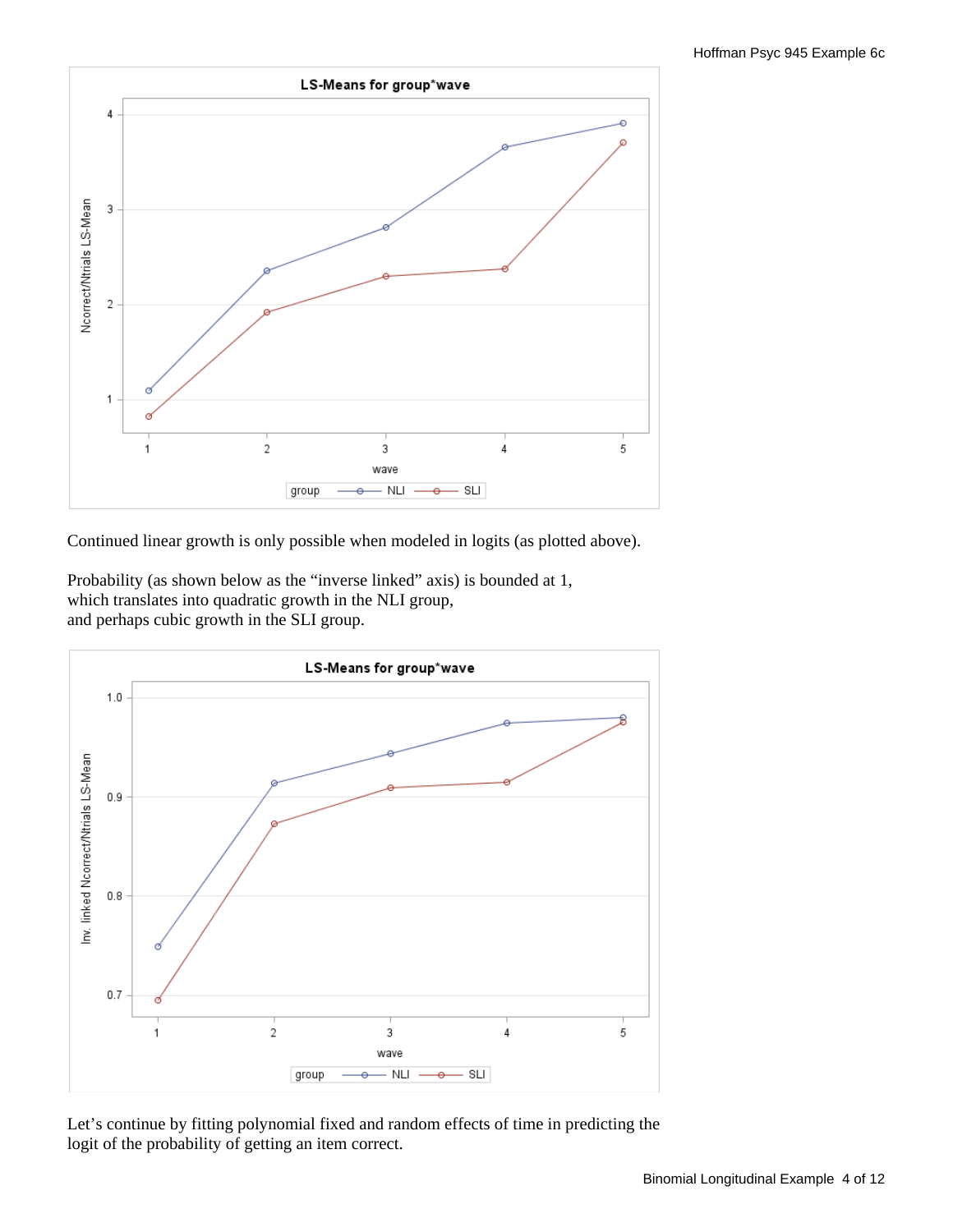### **2a) Fixed Linear Time, Random Intercept Model for % correct**

```
TITLE "Fixed Linear Time, Random Intercept Model"; %LET name=Flin; 
PROC GLIMMIX DATA=growthdata NOCLPRINT NOITPRINT METHOD=QUAD(QPOINTS=5) GRADIENT; 
      CLASS ID group wave; 
      MODEL Ncorrect/Ntrials = time / SOLUTION LINK=LOGIT DIST=BINOMIAL; 
      RANDOM INTERCEPT / SUBJECT=ID TYPE=UN; 
      ODS OUTPUT FitStatistics=Fit&name. OptInfo=Info&name.; RUN;
```

| . It olutiolisu |  |  |                                                                                                                                                             |  |  |
|-----------------|--|--|-------------------------------------------------------------------------------------------------------------------------------------------------------------|--|--|
|                 |  |  | 5431.89                                                                                                                                                     |  |  |
|                 |  |  | 5437.89                                                                                                                                                     |  |  |
|                 |  |  | 5437.94                                                                                                                                                     |  |  |
|                 |  |  | 5445.82                                                                                                                                                     |  |  |
|                 |  |  | 5448.82                                                                                                                                                     |  |  |
|                 |  |  | 5441.10                                                                                                                                                     |  |  |
|                 |  |  | -2 Log Likelihood<br>AIC (smaller is better)<br>AICC (smaller is better)<br>BIC (smaller is better)<br>CAIC (smaller is better)<br>HQIC (smaller is better) |  |  |

Fit Statistics

| Level 1: Logit $(y_{ti} = 1) = \beta_{0i} + \beta_{1i}$ (time <sub>ti</sub> ) |
|-------------------------------------------------------------------------------|
| Level 2: Intercept : $\beta_{0i} = \gamma_{00} + U_{0i}$                      |
| Linear Time: $\beta_{1i} = \gamma_{10}$                                       |

Fit Statistics for Conditional Distribution -2 log L(Ncorrect | r. effects) 4936.88 Pearson Chi-Square 3804.48 Pearson Chi-Square / DF 7.49

|         |         | Covariance Parameter Estimates |          |          |
|---------|---------|--------------------------------|----------|----------|
| Cov     |         |                                | Standard |          |
| Parm    | Subject | Estimate                       | Error    | Gradient |
| UN(1,1) | ID.     | 1.1553                         | 0.1661   | 0.000034 |

|           |          | Solutions for Fixed Effects<br>Standard |     |         |         |          |
|-----------|----------|-----------------------------------------|-----|---------|---------|----------|
| Effect    | Estimate | Error                                   | DF  | t Value | Pr >  t | Gradient |
| Intercept | 1.1266   | 0.1078                                  | 103 | 10.46   | < 0.001 | 0.00006  |
| time      | 0.6894   | 0.01235                                 | 403 | 55.84   | < 0.001 | 0.000101 |

# **2b) Random Linear Time Model for % correct**

```
TITLE "Random Linear Time Model"; %LET name=Rlin; 
PROC GLIMMIX DATA=growthdata NOCLPRINT NOITPRINT METHOD=QUAD(QPOINTS=5) GRADIENT; 
      CLASS ID group wave; 
      MODEL Ncorrect/Ntrials = time / SOLUTION LINK=LOGIT DIST=BINOMIAL; 
      RANDOM INTERCEPT time / SUBJECT=ID TYPE=UN; 
      COVTEST "Need Random Linear Time?" . 0 0; 
      ODS OUTPUT FitStatistics=Fit&name. OptInfo=Info&name.; RUN;
```
 Fit Statistics -2 Log Likelihood 4413.13 AIC (smaller is better) 4423.13 AICC (smaller is better) 4423.25 BIC (smaller is better) 4436.35 CAIC (smaller is better) 4441.35 HQIC (smaller is better) 4428.49

Level 1: Logit  $(y_{ti} = 1) = \beta_{0i} + \beta_{1i}$  (time<sub>ti</sub>) Level 2: Intercept :  $\beta_{0i} = \gamma_{00} + U_{0i}$ Linear Time :  $\beta_{1i} = \gamma_{10} + U_{1i}$ 

Fit Statistics for Conditional Distribution -2 log L(Ncorrect | r. effects) 3551.32 Pearson Chi-Square 1849.38 Pearson Chi-Square / DF 3.64

|          |         | Covariance Parameter Estimates |          |            |
|----------|---------|--------------------------------|----------|------------|
| Cov      |         |                                | Standard |            |
| Parm     | Subject | Estimate                       | Error    | Gradient   |
| UN(1,1)  | ΙD      | 1.4538                         | 0.2128   | 0.00011    |
| UN(2,1)  | ΙD      | $-0.2148$                      | 0.07401  | $-0.00069$ |
| UN(2, 2) | ΙD      | 0.3037                         | 0.05313  | 0.000179   |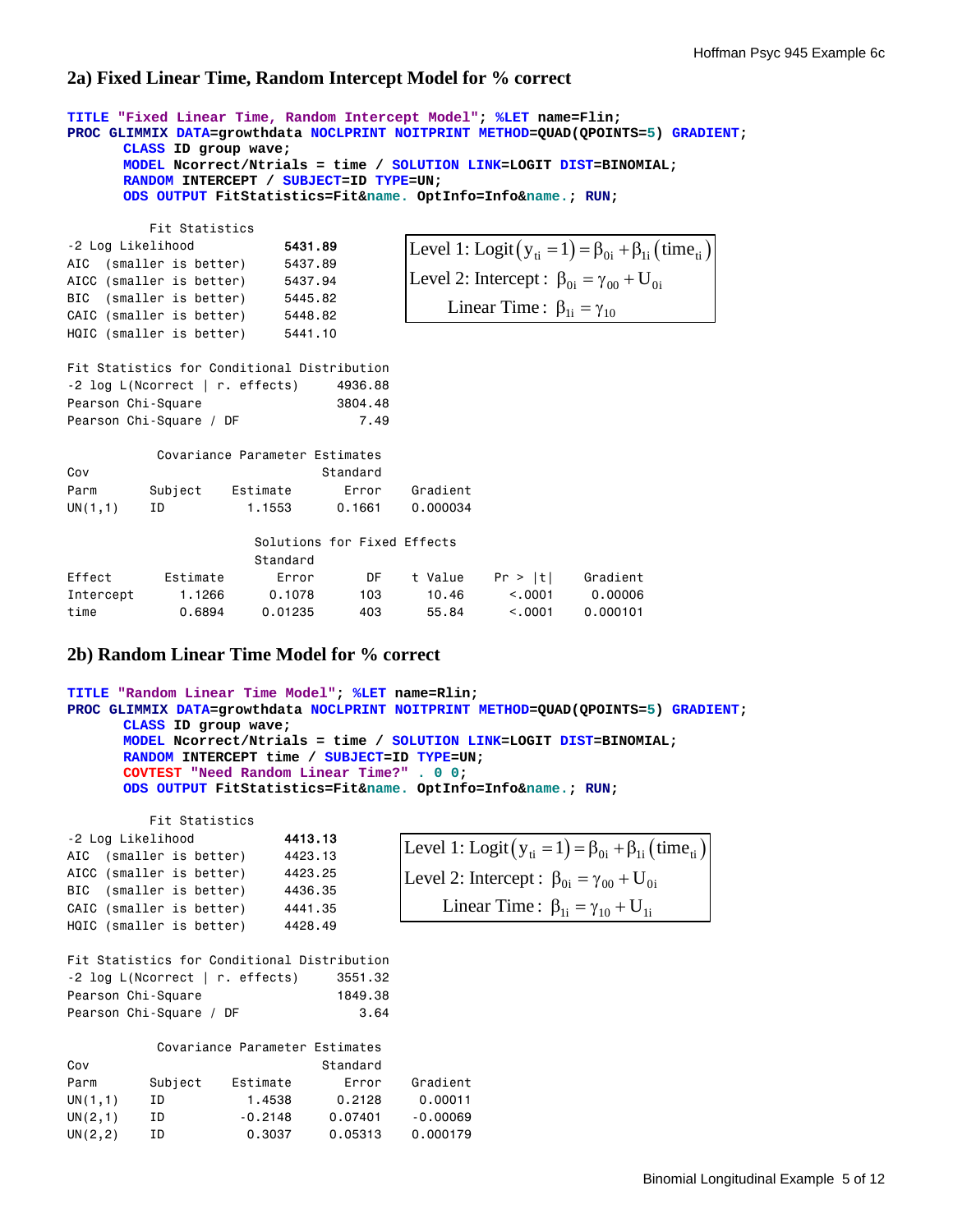|                   |                                                | Solutions for Fixed Effects    |             |         |            |               |                                                                                                |
|-------------------|------------------------------------------------|--------------------------------|-------------|---------|------------|---------------|------------------------------------------------------------------------------------------------|
|                   |                                                | Standard                       |             |         |            |               |                                                                                                |
| Effect            | Estimate                                       | Error                          | DF.         | t Value | Pr >  t    | Gradient      |                                                                                                |
| Intercept         | 1.0956                                         | 0.1207                         | 103         | 9.08    | < 0.0001   | $-0.00106$    |                                                                                                |
| time              | 0.8447                                         | 0.05795                        | 103         | 14.57   | < 0.001    | $-0.00002$    |                                                                                                |
|                   |                                                | Tests of Covariance Parameters |             |         |            |               |                                                                                                |
|                   |                                                | Based on the Likelihood        |             |         |            |               |                                                                                                |
| Label             |                                                | DF                             | -2 Log Like | ChiSq   | Pr > Chisq | Note          |                                                                                                |
|                   | Need Random Linear Time?                       | 2                              | 5431.89     | 1018.76 |            | < 0.001<br>ΜI |                                                                                                |
|                   | MI: P-value based on a mixture of chi-squares. |                                |             |         |            |               |                                                                                                |
|                   | Likelihood Ratio Test for FitFlin vs. FitRlin  |                                |             |         |            |               | %FitTestG(FitFewer=Fit&fewer., InfoFewer=Info&fewer., FitMore=Fit&more., InfoMore=Info&more.); |
| Descr             |                                                | FitFlin                        | FitRlin     | Diff    | Pvalue     |               |                                                                                                |
|                   | Parameters in Optimization                     | 3,00                           | 5,00        | 2,00    |            |               | Using COVTEST or an LRT, it                                                                    |
| -2 Log Likelihood |                                                | 5431.89                        | 4413.13     | 1018.76 | 0          |               | looks like there are significant                                                               |
| AIC               | (smaller is better)                            | 5437.89                        | 4423.13     | 1014.76 |            |               | individual differences in linear                                                               |
| AICC              | (smaller is better)                            | 5437.94                        | 4423.25     | 1014.68 |            |               | change (in the logit predicting                                                                |
| BIC               | (smaller is better)                            | 5445.82                        | 4436.35     | 1009.47 |            |               | percent correct for an item).                                                                  |
| CAIC              | (smaller is better)                            | 5448.82                        | 4441.35     | 1007.47 |            |               |                                                                                                |
|                   | HQIC (smaller is better)                       | 5441.10                        | 4428.49     | 1012.61 |            |               |                                                                                                |

### **3a) Fixed Quadratic, Random Linear Time Model for % correct**

```
TITLE "Fixed Quadratic, Random Linear Time Model"; %LET name=Fquad; 
PROC GLIMMIX DATA=growthdata NOCLPRINT NOITPRINT METHOD=QUAD(QPOINTS=5) GRADIENT; 
      CLASS ID group wave; 
      MODEL Ncorrect/Ntrials = time|time / SOLUTION LINK=LOGIT DIST=BINOMIAL; 
      RANDOM INTERCEPT time / SUBJECT=ID TYPE=UN; 
      ODS OUTPUT FitStatistics=Fit&name. OptInfo=Info&name.; RUN;
```

```
 Fit Statistics 
-2 Log Likelihood 4404.75 
AIC (smaller is better) 4416.75<br>AICC (smaller is better) 4416.91
AICC (smaller is better)
BIC (smaller is better) 4432.61 
CAIC (smaller is better) 4438.61 
HQIC (smaller is better) 4423.17
```

| Level 1: Logit $(y_{ti} = 1) = \beta_{0i} + \beta_{1i} (time_{ti}) + \beta_{2i} (time_{ti})^2$ |
|------------------------------------------------------------------------------------------------|
| Level 2: Intercept : $\beta_{0i} = \gamma_{00} + U_{0i}$                                       |
| Linear Time: $\beta_{1i} = \gamma_{10} + U_{1i}$                                               |
| Quadratic Time : $\beta_{2i} = \gamma_{20}$                                                    |

Fit Statistics for Conditional Distribution -2 log L(Ncorrect | r. effects) 3547.16 Pearson Chi-Square 1834.84 Pearson Chi-Square / DF 3.61

|          |         | Covariance Parameter Estimates |          |            |
|----------|---------|--------------------------------|----------|------------|
| Cov      |         |                                | Standard |            |
| Parm     | Subject | Estimate                       | Error    | Gradient   |
| UN(1,1)  | ΙD      | 1.4674                         | 0.2147   | $-0.00054$ |
| UN(2,1)  | ΙD      | $-0.2075$                      | 0.07150  | $-0.00244$ |
| UN(2, 2) | ΙD      | 0.2795                         | 0.04971  | $-0.00349$ |

#### Solutions for Fixed Effects Standard

| Effect    | Estimate   | Error   | DF  | t Value | Pr >  t | Gradient   |
|-----------|------------|---------|-----|---------|---------|------------|
| Intercept | 1.0658     | 0.1216  | 103 | 8.76    | < 0.001 | -0.00456   |
| time      | 0.9390     | 0.06463 | 103 | 14.53   | < 0.001 | $-0.00947$ |
| time*time | $-0.03153$ | 0.01084 | 299 | $-2.91$ | 0.0039  | -0.07654   |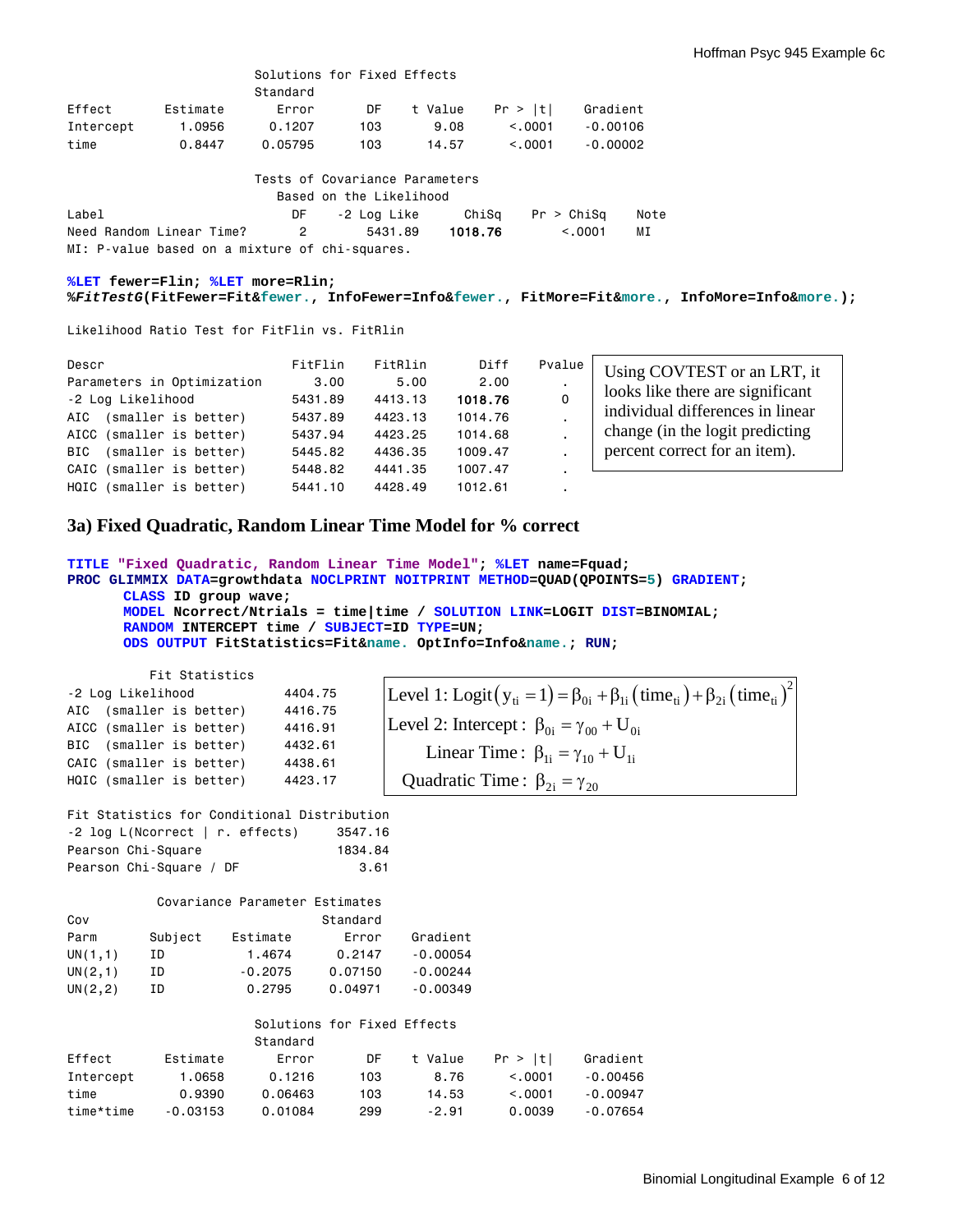### **3b) Random Quadratic Time Model for % correct**

```
TITLE "Random Quadratic Time Model"; %LET name=Rquad;
PROC GLIMMIX DATA=growthdata NOCLPRINT NOITPRINT METHOD=QUAD(QPOINTS=5) GRADIENT; 
      CLASS ID group wave; 
      MODEL Ncorrect/Ntrials = time|time / SOLUTION LINK=LOGIT DIST=BINOMIAL; 
      RANDOM INTERCEPT time|time / G SUBJECT=ID TYPE=UN; 
      COVTEST "Need Random Quadratic Time?" . . . 0 0 0; 
      ODS OUTPUT FitStatistics=Fit&name. OptInfo=Info&name.; RUN; 
          Fit Statistics 
-2 Log Likelihood 4062.98
AIC (smaller is better) 4080.98
AICC (smaller is better) 4081.34
BIC (smaller is better) 4104.78
CAIC (smaller is better) 4113.78
HQIC (smaller is better) 4090.62
Fit Statistics for Conditional Distribution 
-2 log L(Ncorrect | r. effects) 2990.59 
Pearson Chi-Square 1298.35
Pearson Chi-Square / DF 2.56
               Estimated G Matrix 
Effect Row Col1 Col2 Col3 
Intercept 1 1.5665 -0.4889 0.08480
time 2 -0.4889 1.1804 -0.2539 
time*time 3 0.08480 -0.2539 0.06684 
           Covariance Parameter Estimates 
Cov Standard
Parm Subject Estimate Error Gradient 
UN(1,1) ID 1.5665 0.2323 0.000901 
UN(2,1) ID -0.4889 0.1603 0.006021
UN(2,2) ID 1.1804 0.2061 -0.00337
UN(3,1) ID 0.08480 0.03821 0.029427 
UN(3,2) ID -0.2539 0.04858 -0.01118
UN(3,3) ID 0.06684 0.01267 0.009079 
                      Solutions for Fixed Effects 
                      Standard 
Effect Estimate Error DF t Value Pr > |t| Gradient 
Intercept 1.0797 0.1257 103 8.59 <.0001 -0.00174 
time 0.9940 0.1182 103 8.41 <.0001 -0.00782 
time*time -0.05067 0.03037 103 -1.67 0.0982 -0.03167 
                      Tests of Covariance Parameters 
                          Based on the Likelihood 
Label DF -2 Log Like ChiSq Pr > ChiSq Note 
Need Random Quadratic Time? 3 4405.37 342.39 <.0001 --
--: Standard test with unadjusted p-values. 
%LET fewer=Fquad; %LET more=Rquad; 
%FitTestG(FitFewer=Fit&fewer., InfoFewer=Info&fewer., FitMore=Fit&more., InfoMore=Info&more.); 
Likelihood Ratio Test for FitFquad vs. FitRquad 
 Fit Fit 
Descr Fquad Rquad Diff Pvalue 
Parameters in Optimization 6.00 9.00 3.000
-2 Log Likelihood 4404.75 4062.98 341.765 0 
AIC (smaller is better) 4416.75 4080.98 335.765 . 
AICC (smaller is better) 4416.91 4081.34 335.571
BIC (smaller is better) 4432.61 4104.78 327.832
CAIC (smaller is better) 4438.61 4113.78 324.832
HQIC (smaller is better) 4423.17 4090.62 332.551
                                                    (y_{\rm ti} = 1) = \beta_{\rm 0i} + \beta_{\rm 1i} (\text{time}_{\rm ti}) + \beta_{\rm 2i} (\text{time}_{\rm ti})^2Level 1: Logit (y_{ti} = 1) = \beta_{0i} + \beta_{1i} (time_{ti}) + \beta_{2i} (time_{ti})Level 2: Intercept : \beta_{0i} = \gamma_{00} + U_{0i}Linear Time : \beta_{1i} = \gamma_{10} + U_{1i}Quadratic Time : \beta_{2i} = \gamma_{20} + U_{2i}Does the random quadratic time 
                                                            slope variance improve model 
                                                            fit? Yep (although the 
                                                            COVTEST and LRT results 
                                                            differ slightly).
```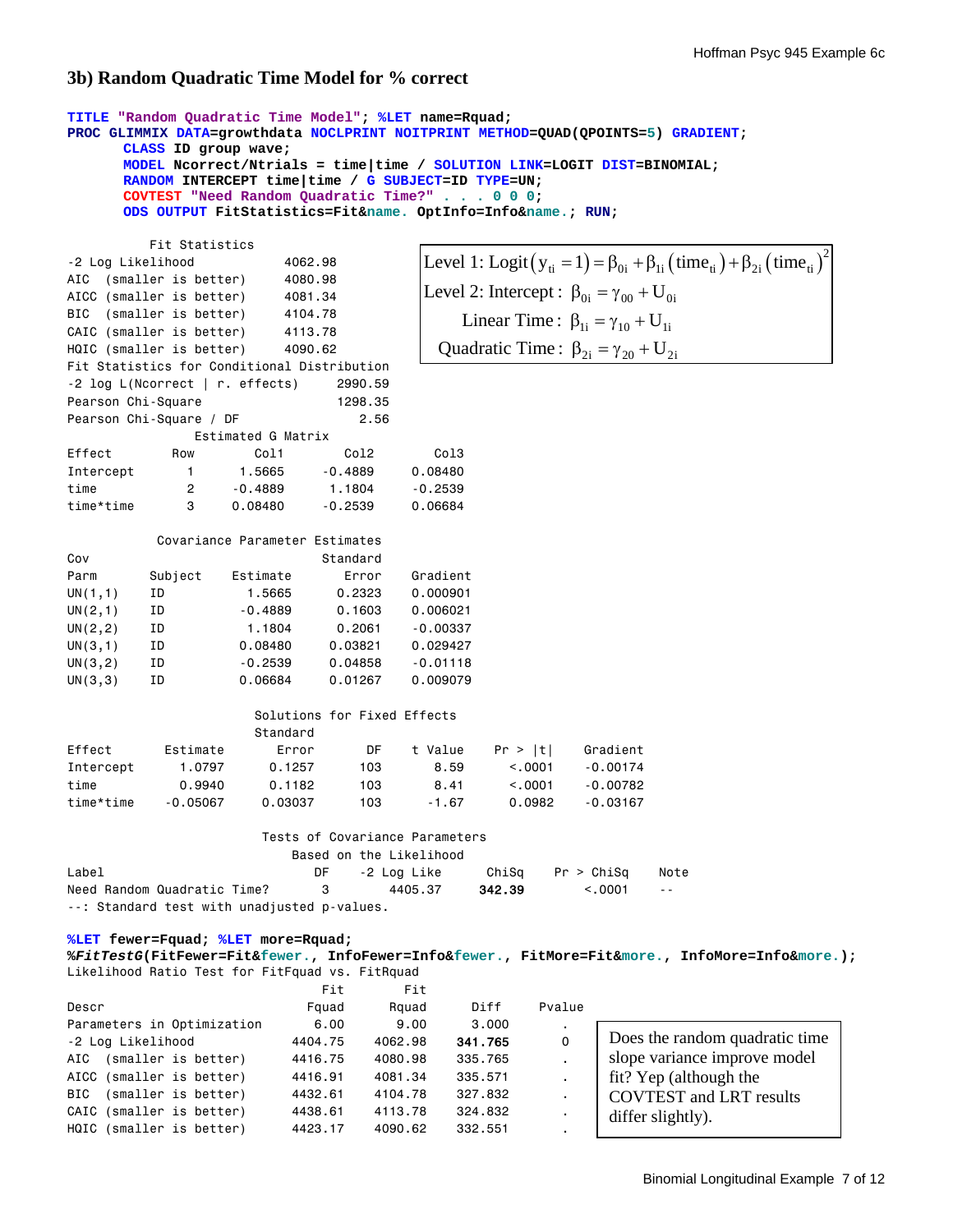### **4a) Fixed Cubic, Random Quadratic Time Model for % correct**

**TITLE "Fixed Cubic, Random Quadratic Time Model"; %LET name=Fcubic;** 

```
PROC GLIMMIX DATA=growthdata NOCLPRINT NOITPRINT METHOD=QUAD(QPOINTS=5) GRADIENT; 
      CLASS ID group wave; 
      MODEL Ncorrect/Ntrials = time|time|time / SOLUTION LINK=LOGIT DIST=BINOMIAL;
```

```
RANDOM INTERCEPT time|time / SUBJECT=ID TYPE=UN; 
ODS OUTPUT FitStatistics=Fit&name. OptInfo=Info&name. CovParms=Cov&name.; 
* Linear slope changes by 2*quad, 6*cubic, per year;
ESTIMATE "Linear Slope at K" time 1 time*time 0 time*time*time 0; 
ESTIMATE "Linear Slope at 1" time 1 time*time 2 time*time*time 6; 
ESTIMATE "Linear Slope at 2" time 1 time*time 4 time*time*time 12; 
ESTIMATE "Linear Slope at 3" time 1 time*time 6 time*time*time 18; 
ESTIMATE "Linear Slope at 4" time 1 time*time 8 time*time*time 24; 
* Quadratic slope changes by 3*cubic per year;
ESTIMATE "Quadratic Slope at K" time*time 1 time*time*time 0; 
ESTIMATE "Quadratic Slope at 1" time*time 1 time*time*time 3; 
ESTIMATE "Quadratic Slope at 2" time*time 1 time*time*time 6; 
ESTIMATE "Quadratic Slope at 3" time*time 1 time*time*time 9; 
ESTIMATE "Quadratic Slope at 4" time*time 1 time*time*time 12;
```
#### **RUN;**

| -2 Log Likelihood                           | 3886.05 |  |  |  |
|---------------------------------------------|---------|--|--|--|
| AIC (smaller is better)                     | 3906.05 |  |  |  |
| AICC (smaller is better)                    | 3906.50 |  |  |  |
| BIC (smaller is better)                     | 3932.50 |  |  |  |
| CAIC (smaller is better)                    | 3942.50 |  |  |  |
| HQIC (smaller is better)                    | 3916.77 |  |  |  |
| Fit Statistics for Conditional Distribution |         |  |  |  |
| -2 log L(Ncorrect   r. effects)             | 2784.63 |  |  |  |
| Pearson Chi-Square                          | 1084.52 |  |  |  |
| Pearson Chi-Square / DF                     | 2.13    |  |  |  |

Fit Statistics

| Level 1: Logit $(y_{ti} = 1) = \beta_{0i} + \beta_{1i} (time_{ti}) + \beta_{2i} (time_{ti})^2$ |
|------------------------------------------------------------------------------------------------|
| $+\beta_{3i}(\text{time}_{ii})^3$                                                              |
| Level 2: Intercept : $\beta_{0i} = \gamma_{00} + U_{0i}$                                       |
| Linear Time: $\beta_{1i} = \gamma_{10} + U_{1i}$                                               |
| Quadratic Time: $\beta_{2i} = \gamma_{20} + U_{2i}$                                            |
| Cubic Time: $\beta_{3i} = \gamma_{30}$                                                         |

|          |         | Covariance Parameter Estimates |          |            |
|----------|---------|--------------------------------|----------|------------|
| Cov      |         |                                | Standard |            |
| Parm     | Subject | Estimate                       | Error    | Gradient   |
| UN(1,1)  | ΙD      | 1.6434                         | 0.2435   | $-0.00654$ |
| UN(2,1)  | ΙD      | $-0.5403$                      | 0.1655   | $-0.00489$ |
| UN(2, 2) | ΙD      | 1.1641                         | 0.2038   | $-0.00062$ |
| UN(3,1)  | ΙD      | 0.1083                         | 0.04650  | $-0.00273$ |
| UN(3, 2) | ΙD      | $-0.2939$                      | 0.05698  | $-0.01142$ |
| UN(3,3)  | ΙD      | 0.09578                        | 0.01881  | 0.068944   |

# Solutions for Fixed Effects

| Estimate  | Error   | DF       | t Value | Pr >  t | Gradient |
|-----------|---------|----------|---------|---------|----------|
| 1.0072    | 0.1287  | 103      | 7.83    | < 0.001 | 0.006103 |
| 1.9087    | 0.1377  | 103      | 13.87   | < 0.001 | 0.007563 |
| $-0.8218$ | 0.06867 | 103      | - 11.97 | < 0.001 | 0.02666  |
| 0.1493    | 0.01153 | 195      | 12.94   | < 0.001 | 0.049248 |
|           |         | Standard |         |         |          |

|                      |           | Estimates<br>Standard |     |          |          |
|----------------------|-----------|-----------------------|-----|----------|----------|
| Label                | Estimate  | Error                 | DF  | t Value  | Pr >  t  |
| Linear Slope at K    | 1,9087    | 0.1377                | 195 | 13,87    | < 0.0001 |
| Linear Slope at 1    | 1.1607    | 0.06812               | 195 | 17.04    | < 0.001  |
| Linear Slope at 2    | 0.4126    | 0.07344               | 195 | 5.62     | < 0.001  |
| Linear Slope at 3    | $-0.3355$ | 0.1456                | 195 | $-2.30$  | 0.0223   |
| Linear Slope at 4    | $-1.0835$ | 0.2282                | 195 | $-4.75$  | < 0.001  |
| Quadratic Slope at K | $-0.8218$ | 0.06867               | 195 | $-11.97$ | < 0.001  |
| Quadratic Slope at 1 | $-0.3740$ | 0.04339               | 195 | $-8.62$  | < 0.001  |
| Quadratic Slope at 2 | 0.07377   | 0.03800               | 195 | 1.94     | 0.0537   |
| Quadratic Slope at 3 | 0.5216    | 0.05831               | 195 | 8.94     | < 0.001  |
| Quadratic Slope at 4 | 0.9694    | 0.08804               | 195 | 11.01    | < .0001  |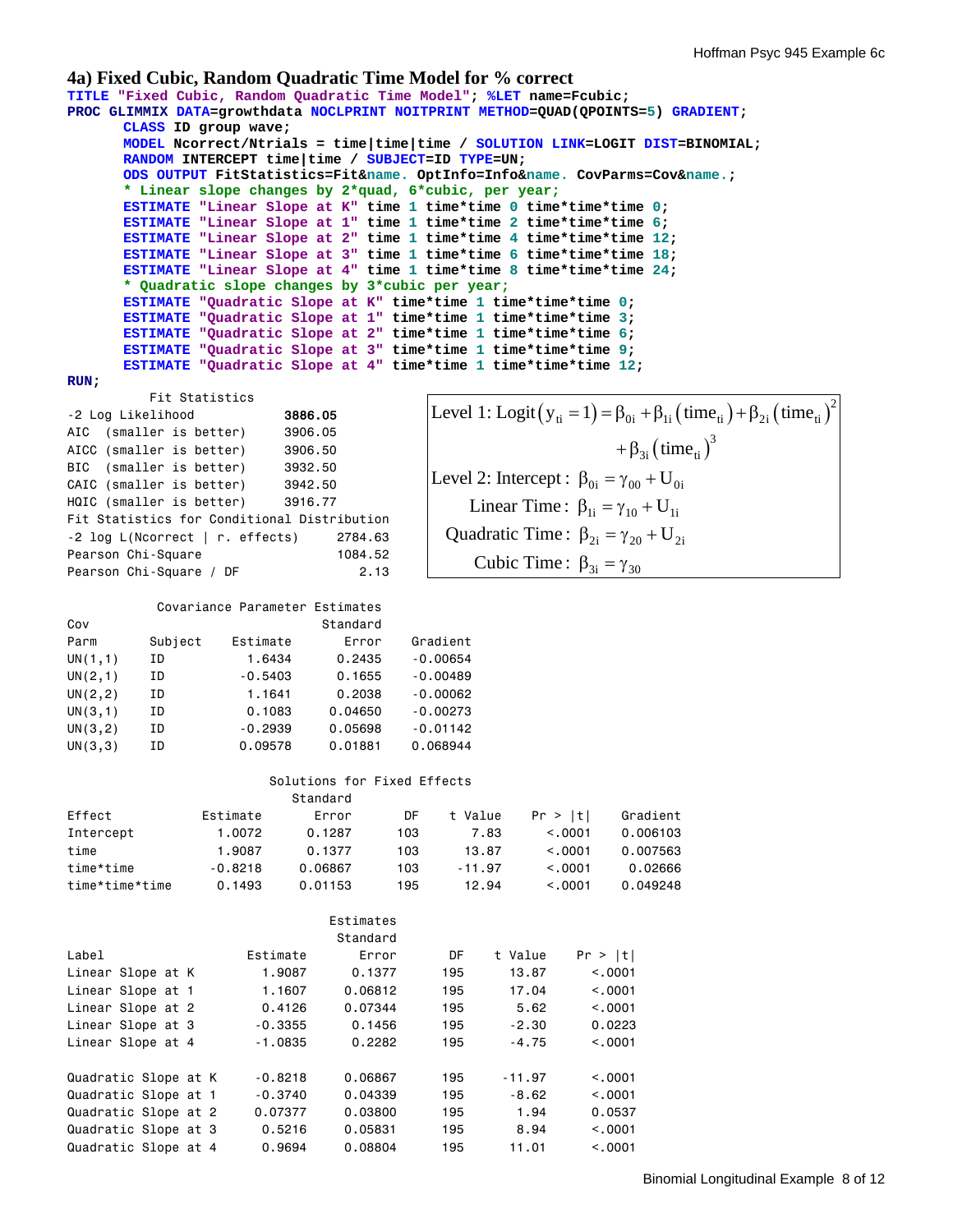### **4a) Random Cubic Time Model for % correct**

```
TITLE "Random Cubic Time Model"; %LET name=Rcubic; 
PROC GLIMMIX DATA=growthdata NOCLPRINT NOITPRINT METHOD=QUAD(QPOINTS=5) GRADIENT; 
      CLASS ID group wave; 
      MODEL Ncorrect/Ntrials = time|time|time / SOLUTION LINK=LOGIT DIST=BINOMIAL; 
      RANDOM INTERCEPT time|time|time / G SUBJECT=ID TYPE=UN; 
      COVTEST "Need Random Cubic Time?" . . . . . . 0 0 0 0; 
      ODS OUTPUT FitStatistics=Fit&name. OptInfo=Info&name.; RUN; 
          Fit Statistics 
-2 Log Likelihood 3446.77
AIC (smaller is better) 3474.77 
AICC (smaller is better) 3475.62 
BIC (smaller is better) 3511.79 
CAIC (smaller is better) 3525.79 
HQIC (smaller is better) 3489.77 
Fit Statistics for Conditional Distribution 
-2 log L(Ncorrect | r. effects) 2055.11 
Pearson Chi-Square 452.64
Pearson Chi-Square / DF 0.89
           Covariance Parameter Estimates 
Cov Standard
Parm Subject Estimate Error Gradient 
UN(1,1) ID 1.6088 0.2375 -0.25736
UN(2,1) ID -0.2518 0.4049 3.026179
UN(2,2) ID 8.2399 1.6050 -0.79675 
UN(3,1) ID -0.09786 0.3361 -1.93214
UN(3,2) ID -6.4937 1.3387 -0.34405
UN(3,3) ID 5.4780 1.1468 -0.12423
UN(4,1) ID 0.04083 0.06883 0.424775
UN(4,2) ID 1.2730 0.2739 -0.92177
UN(4,3) ID -1.1012 0.2374 -4.22718
UN(4,4) ID 0.2257 0.04958 -7.25161 
                        Solutions for Fixed Effects 
                          Standard 
Effect Estimate Error DF t Value Pr > |t| Gradient 
Intercept 1.0021 0.1274 103 7.87 <.0001 -0.48649 
time 2.6715 0.3260 103 8.20 <.0001 0.319154 
time*time -1.5535 0.2721 103 -5.71 <.0001 -0.33932 
time*time*time 0.3177 0.05641 99 5.63 <.0001 0.091674 
                     Tests of Covariance Parameters 
                         Based on the Likelihood 
Label DF -2 Log Like ChiSq Pr > ChiSq Note 
Need Random Cubic Time? 4 4193.03 746.25 <.0001 --
--: Standard test with unadjusted p-values. 
%LET fewer=Fcubic; %LET more=Rcubic; 
%FitTestG(FitFewer=Fit&fewer., InfoFewer=Info&fewer., FitMore=Fit&more., InfoMore=Info&more.); 
Likelihood Ratio Test for FitFcubic vs. FitRcubic 
                                                     (y_{\rm ti} = 1) = \beta_{\rm 0i} + \beta_{\rm 1i} (\text{time}_{\rm ti}) + \beta_{\rm 2i} (\text{time}_{\rm ti})^2(iime_{ti})^3Level 1: Logit (y_{ti} = 1) = \beta_{0i} + \beta_{1i} (time_{ti}) + \beta_{2i} (time_{ti})+\beta_{3i} (time<sub>ti</sub>
                                        Level 2: Intercept : \beta_{0i} = \gamma_{00} + U_{0i}Linear Time : \beta_{1i} = \gamma_{10} + U_{1i}Quadratic Time : \beta_{2i} = \gamma_{20} + U_{2i}Cubic Time : \beta_{3i} = \gamma_{30} + U_{3i}
```

|                            | Fit     | Fit     |         |                |
|----------------------------|---------|---------|---------|----------------|
| Descr                      | Fcubic  | Rcubic  | Diff    | Pvalue         |
| Parameters in Optimization | 10.00   | 14.00   | 4,000   |                |
| -2 Log Likelihood          | 3886.05 | 3446.77 | 439.284 |                |
| AIC (smaller is better)    | 3906.05 | 3474.77 | 431.284 | ٠.             |
| AICC (smaller is better)   | 3906.50 | 3475.62 | 430.874 | ٠              |
| BIC (smaller is better)    | 3932.50 | 3511.79 | 420,706 | ٠.             |
| CAIC (smaller is better)   | 3942.50 | 3525.79 | 416,706 | $\blacksquare$ |
| HQIC (smaller is better)   | 3916.77 | 3489.77 | 426,998 |                |

Does the random cubic time slope variance improve model fit? Yes, although the COVTEST and LRT results differ. But look at the gradients for the random effects variances and covariances—they have gone crazy! For that reason, we'll stay with fixed cubic, random quadratic.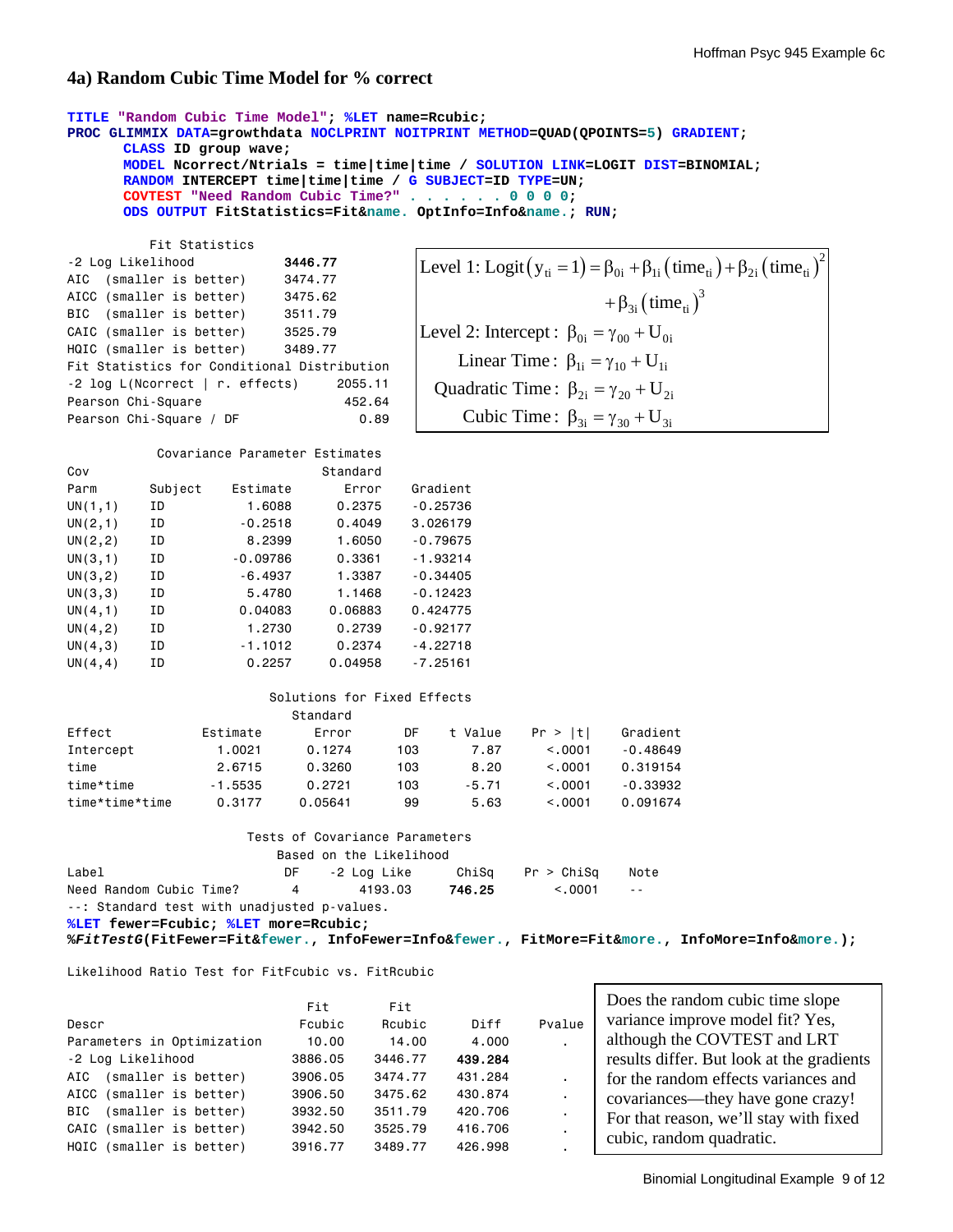### **5) Group Differences in Cubic Growth in % correct**

```
TITLE "Group*Cubic in Fixed Cubic, Random Quadratic Model"; %LET name=GroupCubic; 
PROC GLIMMIX DATA=growthdata NOCLPRINT NOITPRINT METHOD=QUAD(QPOINTS=5) GRADIENT; 
       CLASS ID group wave; 
       MODEL Ncorrect/Ntrials = time|time|time|group / SOLUTION LINK=LOGIT DIST=BINOMIAL; 
       RANDOM INTERCEPT time|time / G SUBJECT=ID TYPE=UN; 
       ODS OUTPUT FitStatistics=Fit&name. OptInfo=Info&name. Estimates=&name. CovParms=Cov&name.; 
       ESTIMATEtime*time*time 1 group*time*time*time 1 0;
       ESTIMATEtime*time*time 1 group*time*time*time 0 1;
       CONTRAST "Need Cubics?" time*time*time 1, time*time*time*group -1 1; * This is a df=2 Wald test;
ESTIMATE "NLI K" intercept 1 group 1 0 time 0 group*time 0 0 time*time 0 group*time*time 0 0 time*time*time 0 group*time*time*time 0 0 /ILINK; 
ESTIMATE "NLI 1" intercept 1 group 1 0 time 1 group*time 1 0 time*time 1 group*time*time 1 0 time*time*time 1 group*time*time*time 1 0 /ILINK; 
ESTIMATE "NLI 2" intercept 1 group 1 0 time 2 group*time 2 0 time*time 4 group*time*time 4 0 time*time*time 8 group*time*time*time 8 0 /ILINK; 
ESTIMATE "NLI 3" intercept 1 group 1 0 time 3 group*time 3 0 time*time 9 group*time*time 9 0 time*time*time 27 group*time*time*time 27 0 /ILINK; 
ESTIMATE "NLI 4" intercept 1 group 1 0 time 4 group*time 4 0 time*time 16 group*time*time 16 0 time*time*time 64 group*time*time*time 64 0 /ILINK; 
ESTIMATE "SLI K" intercept 1 group 0 1 time 0 group*time 0 0 time*time 0 group*time*time 0 0 time*time*time 0 group*time*time*time 0 0 /ILINK; 
ESTIMATE "SLI 1" intercept 1 group 0 1 time 1 group*time 0 1 time*time 1 group*time*time 0 1 time*time*time 1 group*time*time*time 0 1 /ILINK; 
ESTIMATE "SLI 2" intercept 1 group 0 1 time 2 group*time 0 2 time*time 4 group*time*time 0 4 time*time*time 8 group*time*time*time 0 8 /ILINK; 
ESTIMATE "SLI 3" intercept 1 group 0 1 time 3 group*time 0 3 time*time 9 group*time*time 0 9 time*time*time 27 group*time*time*time 0 27 /ILINK; 
ESTIMATE "SLI 4" intercept 1 group 0 1 time 4 group*time 0 4 time*time 16 group*time*time 0 16 time*time*time 64 group*time*time*time 0 64 /ILINK; 
ESTIMATE "NLI 5" intercept 1 group 1 0 time 5 group*time 5 0 time*time 25 group*time*time 25 0 time*time*time 125 group*time*time*time 125 0/; 
ESTIMATE "SLI 5" intercept 1 group 0 1 time 5 group*time 0 5 time*time 25 group*time*time 0 25 time*time*time 125 group*time*time*time 0 125/; 
RUN;
```
 Fit Statistics -2 Log Likelihood 3861.63 AIC (smaller is better) 3889.63 AICC (smaller is better) 3890.48 BIC (smaller is better) 3926.65 CAIC (smaller is better) 3940.65 HQIC (smaller is better) 3904.63

Fit Statistics for Conditional Distribution -2 log L(Ncorrect | r. effects) 2780.30 Pearson Chi-Square 1080.46 Pearson Chi-Square / DF 2.13

|          |         | Covariance Parameter Estimates |          |            |
|----------|---------|--------------------------------|----------|------------|
| Cov      |         |                                | Standard |            |
| Parm     | Subject | Estimate                       | Error    | Gradient   |
| UN(1,1)  | ΙD      | 1.6598                         | 0.2490   | 0.480081   |
| UN(2,1)  | ΙD      | $-0.5675$                      | 0.1672   | $-0.70511$ |
| UN(2, 2) | ΙD      | 1.1393                         | 0.1999   | $-0.34363$ |
| UN(3,1)  | ΙD      | 0.1095                         | 0.04575  | $-0.96111$ |
| UN(3, 2) | ΙD      | $-0.2869$                      | 0.05515  | $-2,29494$ |
| UN(3,3)  | ΙD      | 0.09030                        | 0.01754  | $-5.00$    |

Level 1: Logit  $(y_{ti} = 1) = \beta_{0i} + \beta_{1i} (\text{time}_{ti}) + \beta_{2i} (\text{time}_{ti})^2 + \beta_{3i} (\text{time}_{ti})^3$ Level 2: Intercept :  $\beta_{0i} = \gamma_{00} + \gamma_{01} (NLIVSLI_i) + U_{0i}$ Linear Time :  $\beta_{1i} = \gamma_{10} + \gamma_{11} (NLIVSLI_i) + U_{1i}$ Quadratic Time :  $\beta_{2i} = \gamma_{20} + \gamma_{21} (NLIVSLI_i) + U_{2i}$ Cubic Time :  $\beta_{3i} = \gamma_{30} + \gamma_{31} (NLIVSLI_i)$ 

| %PseudoR2G(Ncov=6, CovFewer=Cov&fewer., CovMore=Cov&more.); |          |         |          |         |            |             |  |
|-------------------------------------------------------------|----------|---------|----------|---------|------------|-------------|--|
| (% Reduction) for CovFCubic vs. CovGroupCubic<br>PsuedoR2   |          |         |          |         |            |             |  |
| Name                                                        | CovParm  | Subject | Estimate | StdErr  | Gradient   | PseudoR2    |  |
| CovFCubic                                                   | UN(1,1)  | ΙD      | 1.6434   | 0.2435  | $-0.00654$ | ٠.          |  |
| CovFCubic                                                   | UN(2, 2) | ΙD      | 1.1641   | 0.2038  | $-0.00062$ | ٠.          |  |
| CovFCubic                                                   | UN(3,3)  | ΙD      | 0.09578  | 0.01881 | 0.068944   | ٠.          |  |
| CovGroupCubic                                               | UN(1,1)  | ΙD      | 1.6598   | 0.2490  | 0.480081   | $-0.009943$ |  |
| CovGroupCubic                                               | UN(2, 2) | ΙD      | 1.1393   | 0.1999  | $-0.34363$ | 0.021291    |  |
| CovGroupCubic                                               | UN(3,3)  | ΙD      | 0.09030  | 0.01754 | $-5.00917$ | 0.057197    |  |

How much variance did we explain? **%LET fewer=FCubic; %LET more=GroupCubic;**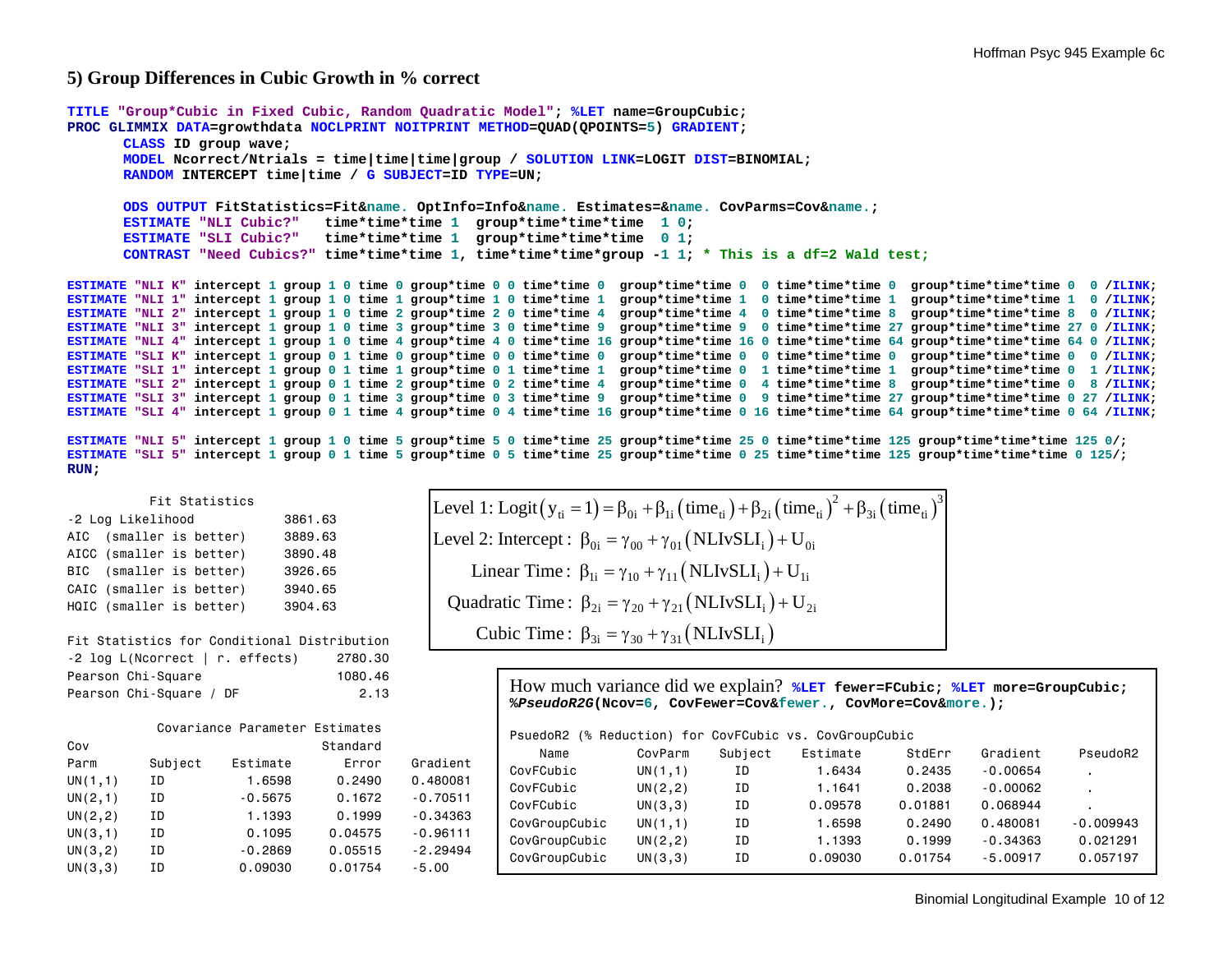|       |                    |     |           |          | Estimates |         |          |                               | Standard       |
|-------|--------------------|-----|-----------|----------|-----------|---------|----------|-------------------------------|----------------|
|       |                    |     |           | Standard |           |         |          |                               | Error          |
| Label |                    |     | Estimate  | Error    | DF        | t Value | Pr >  t  | Mean                          | Mean           |
|       | NLI Cubic?         |     | 0.1039    | 0.01763  | 194       | 5.89    | < 0.0001 | Non-est                       |                |
|       | SLI Cubic?         |     | 0.1781    | 0.01466  | 194       | 12.15   | < 0.0001 | Non-est                       | $\blacksquare$ |
|       | NLI Intercept at K |     | 1.1156    | 0.1759   | 194       | 6.34    | < .0001  | 0.7532                        | 0.03271        |
|       | NLI Intercept at 1 |     | 2.3807    | 0.1658   | 194       | 14.36   | < .0001  | 0.9153                        | 0.01285        |
|       | NLI Intercept at 2 |     | 3.1190    | 0.1825   | 194       | 17.09   | < .0001  | 0.9577                        | 0.007399       |
|       | NLI Intercept at 3 |     | 3.9538    | 0.2270   | 194       | 17.42   | < .0001  | 0.9812                        | 0.004191       |
|       | NLI Intercept at 4 |     | 5.5083    | 0.3909   | 194       | 14.09   | < .0001  | 0.9960                        | 0.001572       |
|       | SLI Intercept at K |     | 0.8929    | 0.1906   | 194       | 4.69    | < 0.001  | 0.7095                        | 0.03928        |
|       | SLI Intercept at 1 |     | 2.0570    | 0.1772   | 194       | 11.61   | < .0001  | 0.8867                        | 0.01781        |
|       | SLI Intercept at 2 |     | 2.3005    | 0.1928   | 194       | 11.93   | < .0001  | 0.9089                        | 0.01596        |
|       | SLI Intercept at 3 |     | 2.6921    | 0.2296   | 194       | 11.73   | < .0001  | 0.9366                        | 0.01364        |
|       | SLI Intercept at 4 |     | 4.3007    | 0.3679   | 194       | 11.69   | < .0001  | 0.9866                        | 0.004855       |
|       | NLI Intercept at 5 |     | 8.4057    | 0.8133   | 194       | 10.34   | < .0001  | 0.9998                        | 0.000182       |
|       | SLI Intercept at 5 |     | 8.1952    | 0.7159   | 194       | 11.45   | < .0001  | 0.9997                        | 0.000197       |
|       |                    |     | Contrasts |          |           |         |          |                               |                |
|       |                    | Num | Den       |          |           |         |          | Because group is on the CLASS |                |

|                     | ,,,,,, | .   |         |         |
|---------------------|--------|-----|---------|---------|
| Label               | DΕ     | DΕ  | F Value | Pr > F  |
| <b>Need Cubics?</b> |        | 194 | 88.78   | < .0001 |

|  |     | Type III Tests of Fixed Effects |  |
|--|-----|---------------------------------|--|
|  | Num | Den                             |  |

| Effect               | DF | DF  | F Value | Pr > F   |  |
|----------------------|----|-----|---------|----------|--|
| time                 | 1  | 102 | 184,00  | < 0.0001 |  |
| time*time            | 1  | 102 | 130.16  | < 0.0001 |  |
| time*time*time       |    | 194 | 146.15  | < 0.0001 |  |
| group                |    | 194 | 0.74    | 0.3918   |  |
| time*group           |    | 194 | 0.81    | 0.3700   |  |
| time*time*group      |    | 194 | 9.55    | 0.0023   |  |
| time*time*time*group |    | 194 | 10.87   | 0.0012   |  |

Because group is on the CLASS statement, the Type 3 results are marginalized by group. Thus, the main effects of the growth terms are not for either group.

This is why I asked for the cubic trend per group, as well as a  $df=2$ test of whether we need cubic trends at all across groups.

```
In order to compare our predicted group means with the saturated means, we need to re-estimate that 
model including random quadratic time instead of just a random intercept:
```

```
TITLE "Saturated Means by Group Random Quadratic Model"; %LET name=SatMeans; 
PROC GLIMMIX DATA=growthdata NOCLPRINT NOITPRINT METHOD=QUAD(QPOINTS=5) GRADIENT; 
      CLASS ID group wave; 
      MODEL Ncorrect/Ntrials = wave|group / SOLUTION LINK=LOGIT DIST=BINOMIAL; 
      RANDOM INTERCEPT time|time / SUBJECT=ID TYPE=UN; 
      LSMEANS wave*group / ILINK PLOT=MEANPLOT(SLICEBY=group JOIN); * Plot in logts;
      LSMEANS wave*group / ILINK PLOT=MEANPLOT(SLICEBY=group JOIN ILINK); * Plot in prob;
      ODS OUTPUT FitStatistics=Fit&name. OptInfo=Info&name. LSmeans=&name.; RUN;
```

```
%LET fewer=GroupCubic; %LET more=SatMeans;
```
**%***FitTestG***(FitFewer=Fit&fewer., InfoFewer=Info&fewer., FitMore=Fit&more., InfoMore=Info&more.);**  Likelihood Ratio Test for FitGroupCubic vs. FitSatMeans

|                            | Fit     |         |         |                          |
|----------------------------|---------|---------|---------|--------------------------|
|                            | Group   | FitSat  |         |                          |
| Descr                      | Cubic   | Means   | Diff    | Pvalue                   |
| Parameters in Optimization | 14.00   | 16.00   | 2,0000  |                          |
| -2 Log Likelihood          | 3861,63 | 3837.21 | 24.4161 | ,000004990               |
| (smaller is better)<br>AIC | 3889.63 | 3869.21 | 20,4161 |                          |
| AICC (smaller is better)   | 3890.48 | 3870.32 | 20,1601 | $\overline{\phantom{a}}$ |
| (smaller is better)<br>BIC | 3926.65 | 3911.53 | 15.1274 |                          |
| CAIC (smaller is better)   | 3940.65 | 3927.53 | 13,1274 |                          |
| HQIC (smaller is better)   | 3904.63 | 3886.36 | 18.2735 |                          |

| According to this LRT, our   |
|------------------------------|
| cubic*group model fits       |
| significantly worse than the |
| original group means they    |
| were supposed to capture     |
| let's plot it                |